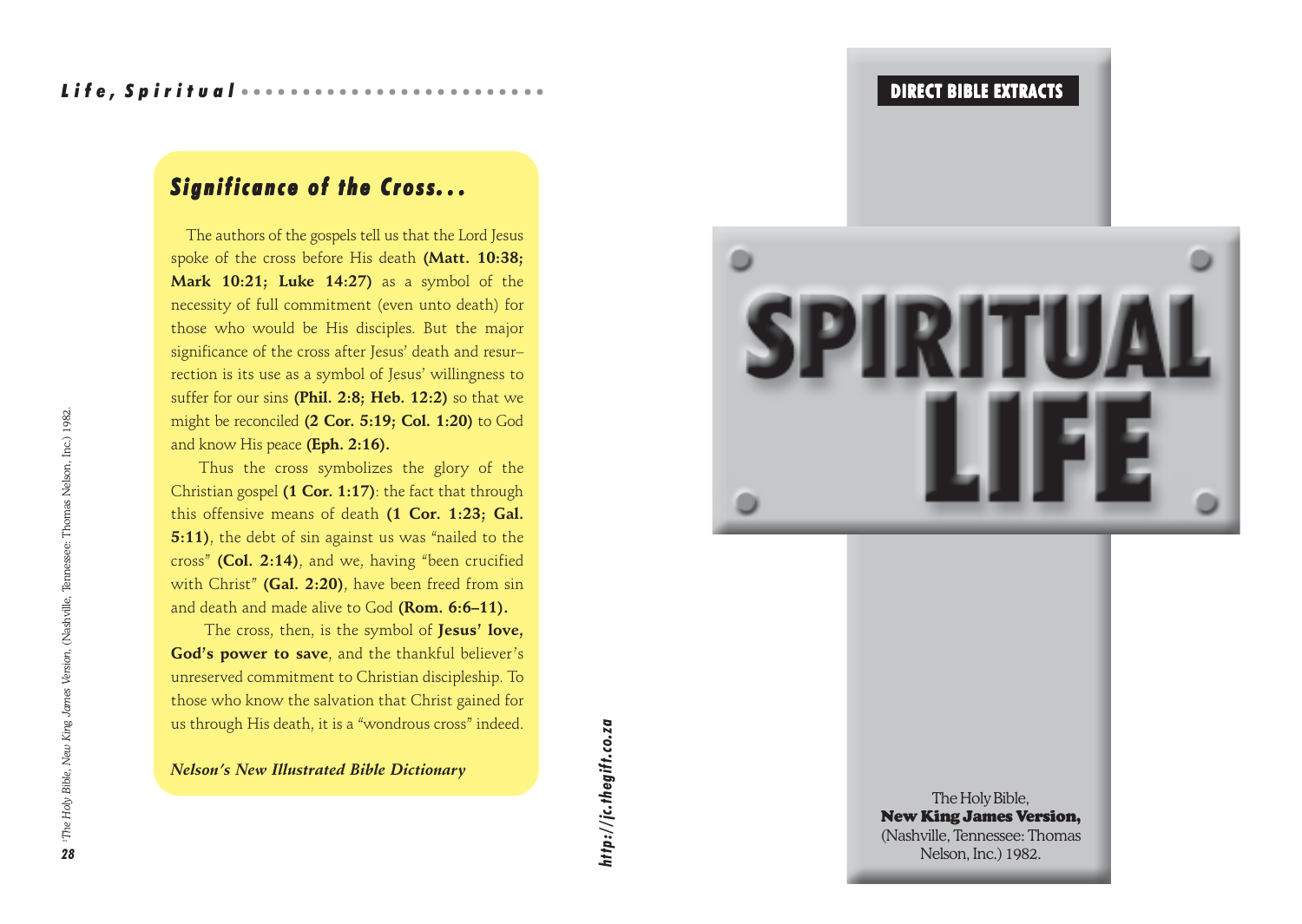| Life, Spiritual |  |  |  |  |  |  |  |  |  |  |  |  |  |  |  |  |  |  |  |  |  |  |
|-----------------|--|--|--|--|--|--|--|--|--|--|--|--|--|--|--|--|--|--|--|--|--|--|
|-----------------|--|--|--|--|--|--|--|--|--|--|--|--|--|--|--|--|--|--|--|--|--|--|

This booklet has been compiled from the new<br>Topical Textbook, and the Bible extracts taken<br>from the references mentioned in the Bible. I hope that **Topical Textbook, and the Bible extracts taken from the references mentioned in the Bible. I hope that this may become easier for you to find out His message relating to this Topic directly from the Bible, and how you could apply this to your personal life according to the world around you and your own circumstances.**

 *Believing* **in the message and without doubt, one begins to realize how from the beginning of the Bible until the end, God does give us the same message, and no matter how we try to interpret it, the essence and core of our explanation comes directly from the His Word.**

 **We will miss out on the issues relating to these extracts but I trust that these extracts will lead you to further study these circumstances and story leading to these messages.**

 **This has been my Way of discovery, from my own personal decision to find out more about my Creator and what He wants of me. Through His Word He has revealed many insights that have excited me to keep searching for more, and this has now become a daily habit for me.**

 **Best wishes in your discovery, through your own and personal commitment!**

#### *Enjoy your Day!*

**. . .through Jesus Christ our saviour!**

#### **Henrique Martins**

*http://jc.thegift.co.za*

©with permission of Logos Research Systems, Inc.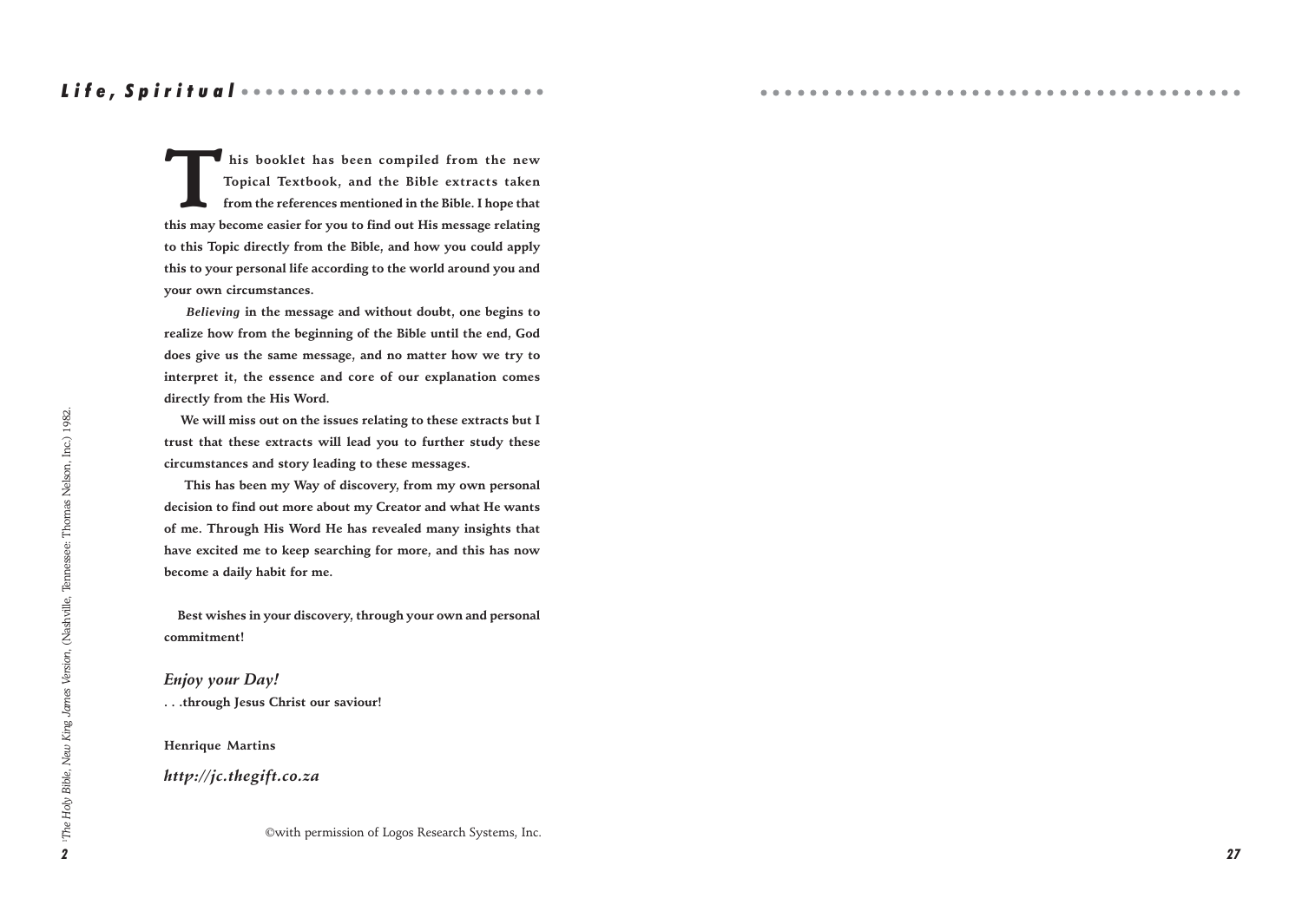#### **GENTLENESS**

Gentleness is a godly virtue. A man who is gentle is a gentleman. To be an authentic gentleman is to model Christ. Polls in women's magazines repeatedly reveal that the twin virtues women desire in men are strength and tenderness.

Gentleness—meekness—is not to be confused with weakness. Moses was a meek man. That is, he had the quality of humility. He knew who he was. He was bold without being arrogant. It is the meek who are promised the world. Christ promises they will inherit the earth. Meekness is the flip side of gentleness. They go together, wed by a spirit of humility.God gives grace to the humble. It is a grace that breeds even more grace.

#### **SELF-CONTROL**

The last fruit of the Spirit in the list—self-control, or temperance—flows from the other virtues. Immodesty, extremism, and flamboyance do not fit with temperance. Here the moderate level of self-control is manifested. The Spirit is not rude or pushy. He is neither violent nor crude.These are the fruits of the Holy Spirit. These are the genuine marks of godliness. These are the virtues we see eminently and vividly modeled in the lives of mature Christians. These are the virtues our Lord wants us to cultivate. These are the virtues that are at the same time the gifts of God. God promises to reward these traits in us, not because they flow from our own intrinsic righteousness, but because, as Augustine put it, "God is pleased to crown His own gifts."

### Life, Spiritual...

- 1. God is the Author of. **Ps 36:9: Col 2:13.**
- 2. Christ is the Author of. **Joh 5:21,25:** 6:33,51-53; 14:6; 1Jo 4:9.

○○○○○○○○○○○○○○○○○○○○○○○○○○○○○○○○○○ ○○○○○

- 3. The Holy Spirit is the Author of. **Eze 37:14;**  $R_0$   $8:9-13$ .
- 4. The word of God is the instrument of Isa 55:3; 2Co 3:6; 1Pe 4:6.
- 5. Is hidden with Christ. **Col 3:3.**
- 6. The fear of God is. **Pr 14:27: 19:23.**
- 7. Spiritual-mindedness is. Ro 8:6.
- 8. Is maintained by
	- a. Christ. Joh 6:57: 1Co 10:3.4.
	- b. Faith. Ga 2:20.
	- c. The word of God. De  $8:3$ : Mt  $4:4$ .
	- d. Prayer. **Ps 69:32.**
- 9. Has its origin in the new-birth. **Joh 3:3-8.**
- 10. Has its infancy. Lu 10:21; 1Co 3:1,2; 1Jo  $2.12.$
- 11. Has its youth. **1Jo 2:13.14.**
- 12. Has its maturity. Eph 4:13; 1Jo 2:13,14.
- 13. Is described as
	- a. A life to God. Ro  $6:11:$  Ga  $2:19$ .
	- b. Newness of life.  $\text{Ro } 6:4$ .
	- c. Living in the Spirit. **Ga 5:25.**
- 14. Revived by God. Ps  $85:6$ ; Ho 6:2.
- 15. Evidenced by love to the brethren. 1Jo 3:14.
- 16. All saints have. **Eph 2:1.5: Col 2:13.**
- 17. Should animate the services of saints. Ro 12:1: 1Co 14:15.
- 18. Saints praise God for. **Ps 119:175.**
- 19. Seek to grow in. Eph 4:15; 1Pe 2:2.
- 20. Pray for the increase of. Ps  $119:25: 143:11$ .
- 21. The wicked alienated from. Eph  $4:18$ .
- 22. Lovers of pleasure destitute of 1Ti 5:6.
- 23. Hypocrites destitute of. Jude 1:12: Re 3:1.
- 24. Illustrated. Eze 37:9,10; Lu 15:24.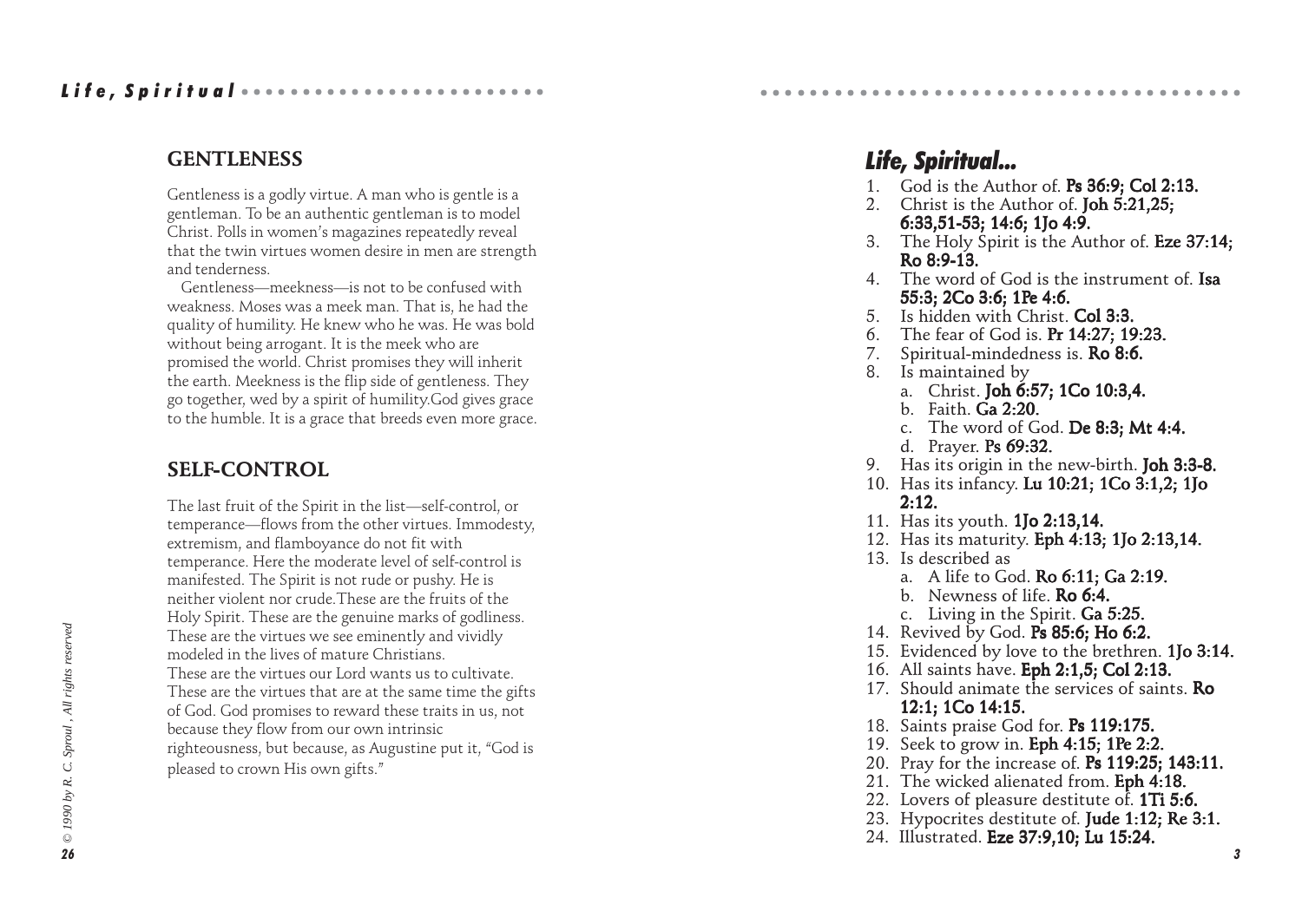### *1. God is the author of*

*Psalm 36:9* 9 For with You *is* the fountain of life; In Your light we see light.

#### *Colossians 2:13*

<sup>13</sup> And you, being dead in your trespasses and the uncircumcision of your flesh, He has made alive together with Him, having forgiven you all trespasses,

### *2. Christ is the Author of*

*John 5:21,25*

<sup>21</sup> "For as the Father raises the dead and gives life to *them,* even so the Son gives life to whom He will.<sup>25 "</sup>Most assuredly, I say to you, the hour is coming, and now is, when the dead will hear the voice of the Son of God; and those who hear will live.

#### *John 6:33,51-53*

<sup>33</sup> "For the bread of God is He who comes down from heaven and gives life to the world." <sup>51</sup> "I am the living bread which came down from heaven. If anyone eats of this bread, he will live forever; and the bread that I shall give is My flesh, which I shall give for the life of the world." 52 The Jews therefore quarreled among themselves, saying, "How can this *Man* give us *His* flesh to eat?"<sup>53</sup> Then Jesus said to them, "Most assuredly, I say to you, unless you eat

Goodness is a relative term. Something or someone is good relative to some standard. The ultimate standard of goodness is the character of God Himself. This is why Jesus said to the rich young ruler, "Why do you call Me good? No one is good but One, that is, God" (Luke 18:19).

○○○○○○○○○○○○○○○○○○○○○○○○○○○○○○○○○○ ○○○○○

Yet the quality of goodness is planted in the lives wherein the Holy Spirit works. He works goodness within us. Though our best works remain tainted by sin, nevertheless a real change is wrought within us. In salvation we gain a cure as well as a pardon. He is making us well.

Not only does God declare us just by the imputation of Christ's righteousness, He indwells us to make us what He declares us to be. Sanctification follows justification. That sanctification is as real as our justification. The fruit is goodness.

### **FAITHFULNESS**

Faith is a gift of God. It is also a fruit. The faith by which we are saved is not of our own doing. It comes from God. But it comes *to* us and is exercised by us. The Spirit works faith in us. This is Luther's *fides viva,* the living faith that yields works of obedience.

Faith is trust. It means far more than believing in God. It means believing God. The fruit of the Spirit involves trusting God with our lives.

But the fruit of faith involves more than trust. It means that we become trustworthy. A person of faith is not only a person who trusts but a person who can be trusted. His yea means yea and his nay means nay. He keeps his word. He pays his bills. He meets his obligations. He is faithful. He is loyal. Fidelity is a mark of his character.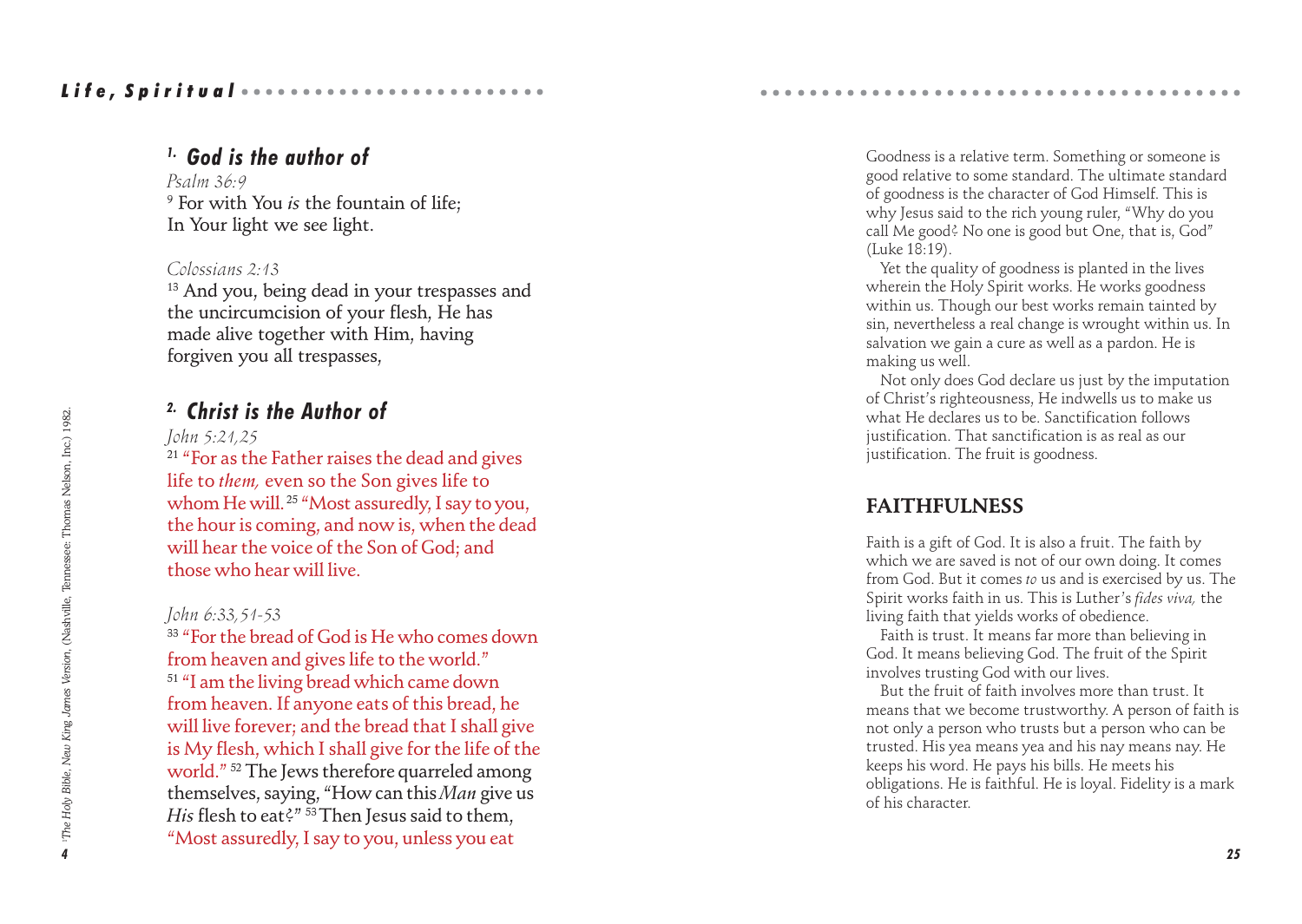It is the stuff of which Job was made when he declared, "Though He slay me, yet will I trust Him" (Job 13:15). It has a capacity to wait. Waiting is difficult. We wait for planes and buses. We wait for mail and for visitors. We wait for Christ to return. We wait for the promise of His vindication.

The Christian rejects the spirit of pragmatism. He lives in terms of long-term goals. He eschews the expedient. He stores up treasure in heaven. He is willing to wait for the hour of God.

The Spirit is patient with people. The fruit He gives enables us to forbear with each other. We do not demand the instant sanctification of our brothers. Patience and long-suffering do not rail against the speck in our brother's eye. They are married to the love that covers a multitude of sins.

#### **KINDNESS**

Jesus was strong and tender. When He encountered the powerful and arrogant, He asked no quarter and gave none. When He met the weak and brokenhearted, He was tender. He never broke a bruised reed. His rebuke of the sinner was couched in kindness. "Neither do I condemn you; go and sin no more" (John 8:11) was His response to a humiliated woman. The Judge of all the earth was not harsh. He took no glee in condemnation.

Kindness is a virtue of grace. It involves a willingness to keep one's power and authority in check. It does not crush the weak. It is thoughtful and kind. It manifests the judgment of charity, tempering justice with mercy.

#### **GOODNESS**

Goodness incorporates a basic personal integrity. The fruit of the Spirit promotes a person of guilelessness.

the flesh of the Son of Man and drink His blood, you have no life in you.

○○○○○○○○○○○○○○○○○○○○○○○○○○○○○○○○○○ ○○○○○

#### *John 14:6*

 $^6$  Jesus said to him, "I am the way, the truth, and the life. No one comes to the Father except through Me.

#### *1 John 4:9*

9 In this the love of God was manifested toward us, that God has sent His only begotten Son into the world, that we might live through Him.

### *3. The Holy Spirit is the Author of*

#### *Ezekiel 37:14*

<sup>14 "</sup>I will put My Spirit in you, and you shall live, and I will place you in your own land. Then you shall know that I, the LORD, have spoken *it* and performed *it,*" says the LORD.' "

#### *Romans 8:9-13*

<sup>9</sup> But you are not in the flesh but in the Spirit. if indeed the Spirit of God dwells in you. Now if anyone does not have the Spirit of Christ, he is not His. 10 And if Christ *is* in you, the body *is* dead because of sin, but the Spirit *is* life because of righteousness. 11 But if the Spirit of Him who raised Jesus from the dead dwells in you, He who raised Christ from the dead will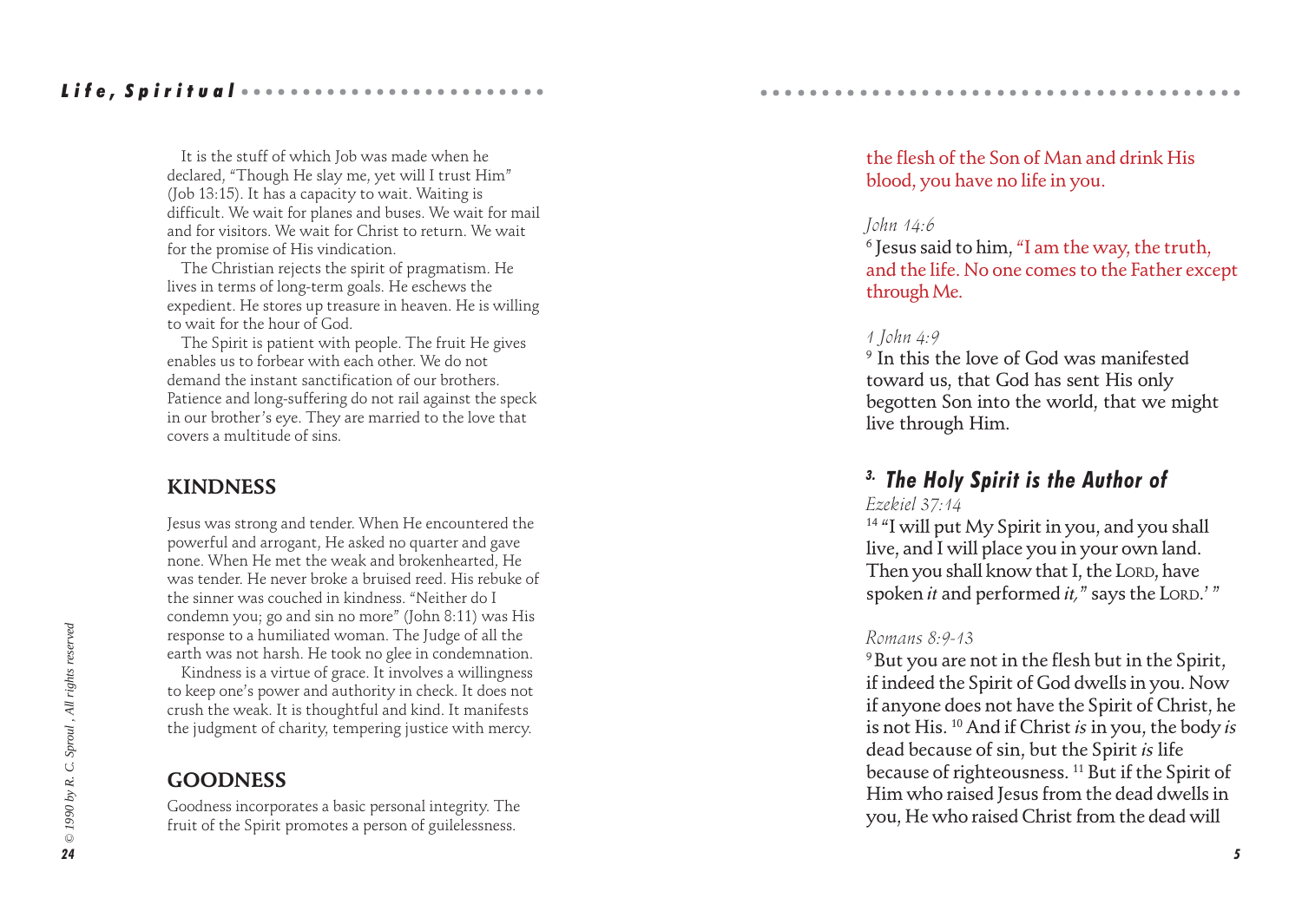also give life to your mortal bodies through His Spirit who dwells in you.

 $12$  Therefore, brethren, we are debtors – not to the flesh, to live according to the flesh.13 For if you live according to the flesh you will die; but if by the Spirit you put to death the deeds of the body, you will live.

### *4. The Word of God is the instrument of*

*Isaiah 55:3*

 $^3$  Incline your ear, and come to Me. Hear, and your soul shall live; And I will make an everlasting covenant with  $\overline{V}$ <sup>OU</sup> The sure mercies of David.

#### *2 Corinthians 3:6*

 $^6$  who also made us sufficient as ministers of the new covenant, not of the letter but of the Spirit; for the letter kills, but the Spirit gives life.

#### *1 Peter 4:6*

 $^6$  For this reason the gospel was preached also to those who are dead, that they might be judged according to men in the flesh, but live according to God in the spirit.

war always remains, wherein the slightest rattle of the sword may signal the beginning of new hostilities. There is a vast difference between Neville Chamberlain's leaning over a balcony declaring, "We have achieved peace in our time" and Jesus' leaning over a table to say, "Peace I leave with you, My peace I give unto you; not as the world gives do I give to you" (John  $14.27$ 

○○○○○○○○○○○○○○○○○○○○○○○○○○○○○○○○○○ ○○○○○

The legacy of Christ is peace. Peace is our inheritance from the Prince of Peace. It is a peace the world cannot give. This peace is a lasting peace that no one can snatch from us.

The Holy Spirit gives us an inner peace, a peace that passes understanding. But the peace He gives is infinitely more valuable than peace of mind. It transcends the imperturbability of the Stoic and the *ataraxia* of the Epicurean. It is the peace that flows from our justification. Being justified, we have peace with God. We have heard and received the gospel. We have heard the clarion call of God. "Comfort, yes, comfort My people! . . . Speak comfort to Jerusalem, and cry out to her, that her warfare is ended, that her iniquity is pardoned" (Isaiah 40:1-2).

The worst holocaust of history is the war between a holy God and His rebellious creatures. For the Christian that war is over, once and for all. We may continue to sin and incur God's displeasure. We may grieve the Spirit, but He will never again declare war upon us. It was ratified for us on the cross.

### **LONG-SUFFERING (PATIENCE)**

The fruit of the Spirit is long-suffering — that is, patience. This virtue mirrors and reflects the character of God. It has no place for explosive tantrums from a hair-trigger personality. It is slow to anger. It endures the insult and the malice of others. It knows nothing of a judgmental spirit.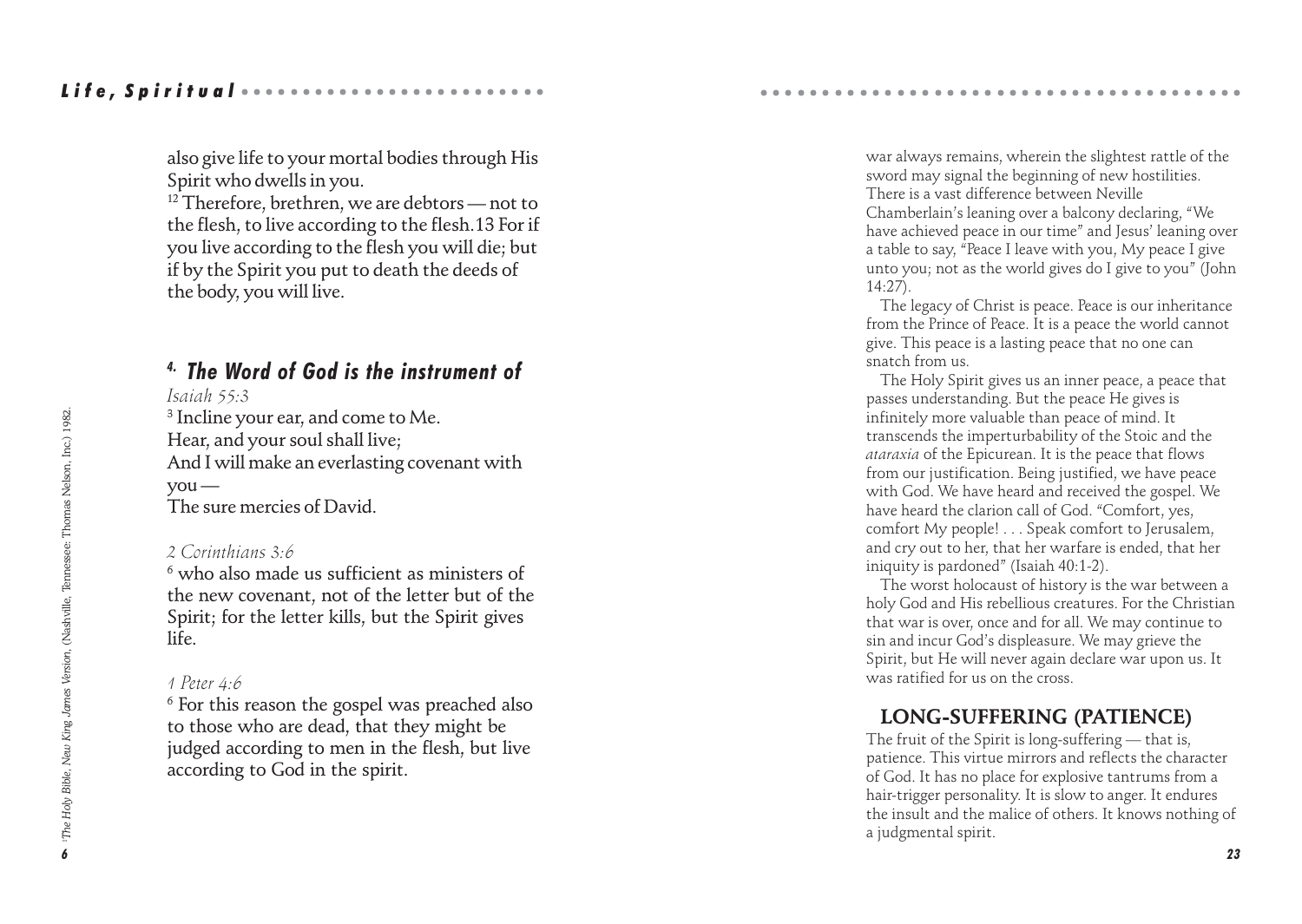### **JOY**

Joy is mentioned as a fruit of the Spirit. This joy is not the joy we encounter for a moment when our favorite team wins the Super Bowl. It is not that "happiness of a warm puppy." Like transcendent *agape* love, the Christian's joy is a transcendent joy, a joy born of blessedness. An unbeliever experiences positive emotions that evoke smiles, but no unbeliever has ever experienced the beatific joy of salvation.

The joy of the Spirit is permanent. This year's Super Bowl winner may not make the playoffs next season. Warm puppies grow cold in the grave. The joy of salvation is forever. The victory Christ has won for us is not seasonal. The Savior never has a bad year.

The joy of the Spirit is as stable as it is exhilarating. It is the joy that abides in the midst of suffering. It has depth. It penetrates the soul. It sends despair into exile and banishes pessimism. It produces confidence without arrogance, courage without bravado. Jesus of Nazareth was able to weep. Yet His tears could not dissolve the joy He knew in His Father's house.

We rejoice in our hope. Our hope is not the fantasy of the dreamer but the assurance of the redeemed. It is the joy of those who have ears to hear the Savior's command, "Be of good cheer, for I have overcome the world" (John 16:33).

#### **PEACE**

The peace of the Spirit is likewise transcendent. It is the peace, the *shalom* for which every Jew yearned. It goes beyond what Martin Luther called a carnal peace, the peace offered by the false prophets of Israel. It is not the cowardly peace won by appeasement. It is a peace wrought by permanent victory.

When earthly wars are ended and the peace treaties are signed, there always abides an uneasy truce. A cold

### *5. Is hidden with Christ*

○○○○○○○○○○○○○○○○○○○○○○○○○○○○○○○○○○ ○○○○○

*Colossians 3:3* 3 For you died, and your life is hidden with Christ in God.

#### *6. The fear of God is*

*Proverbs 14:27* 27 The fear of the LORD *is* a fountain of life, To turn *one* away from the snares of death.

#### *Proverbs 19:23*

23 The fear of the LORD *leads* to life, And *he who has it* will abide in satisfaction; He will not be visited with evil.

### *7. Spiritual-mindedness is*

#### *Romans 8:6*

6 For to be carnally minded *is* death, but to be spiritually minded *is* life and peace.

# *8. is maintained by ...*

### *a ...Christ*

*John 6:57* <sup>57</sup> "As the living Father sent Me, and I live because of the Father, so he who feeds on Me will live because of Me.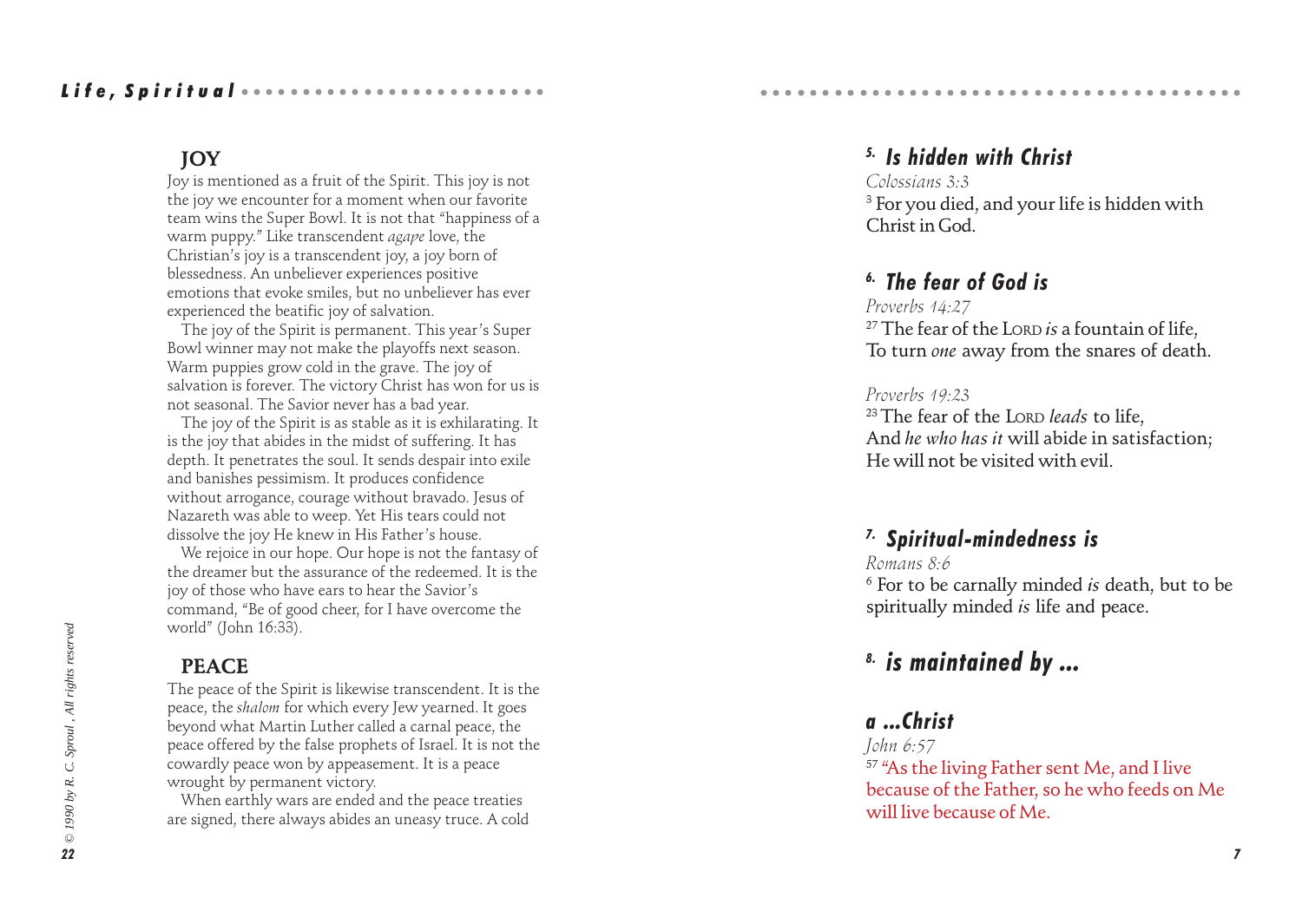#### *1 Corinthians 10:3,4*

 $^{\rm 3}$  all ate the same spiritual food,  $^{\rm 4}$  and all drank the same spiritual drink. For they drank of that spiritual Rock that followed them, and that Rock was Christ.

### *b...Faith*

*Galatians 2:20*

<sup>20</sup> "I have been crucified with Christ: it is no longer I who live, but Christ lives in me; and the *life* which I now live in the flesh I live by faith in the Son of God, who loved me and gave Himself for me.

### *c... the Word of God*

*Deuteronomy 8:3*

3 "So He humbled you, allowed you to hunger, and fed you with manna which you did not know nor did your fathers know, that He might make you know that man shall not live by bread alone; but man lives by every *word* that proceeds from the mouth of the LORD.

# *d... Prayer*

*Psalm 69:32* 32 The humble shall see *this and* be glad; And you who seek God, your hearts shall live. preacher who smiles benignly from his pulpit, assuring us that "God accepts you just the way you are" tells a monstrous lie. The kingdom of God is far more rigorous in its requirements than Mr. Rogers's neighborhood. The gospel of love may not be sugarcoated with saccharin grace. God does not accept the arrogant man in his arrogance. He turns His holy back on the impenitent. To be sure, He demonstrates love toward His fallen creatures, but that love has holy demands. We must come to Him on bended knee and with a contrite heart.

Jonathan Edwards spoke of love in this way:

○○○○○○○○○○○○○○○○○○○○○○○○○○○○○○○○○○ ○○○○○

*If love is the sum of Christianity, surely those things which overthrow love are exceedingly unbecoming to Christians. An envious Christian, a malicious Christian, a cold and hardhearted Christian, is the greatest absurdity and contradiction. It is as if one should speak of dark brightness, or a false truth.*

My teacher Dr. John Gerstner once spoke of the manifestation of *agape* in the life of the apostle Paul. He used the four letters of Paul's name as an acrostic to describe the man's character. The *P* stood for *P*olluted, since Paul described himself as the chief of sinners. The *A* stood for his *A*postolic office. But it is the *U* and the *L* that are relevant here. The *U* referred to Paul's *U*ncompromising commitment to truth, the *L* for Paul's quality of *L*ove. Gerstner put it this way: "It is not that we say Paul was uncompromising *and* loving. Or even that he was uncompromising *but* loving. Rather, we say that Paul was uncompromising, *therefore* loving."

Spiritual love is wrought by God. We are able to love Him because He first loved us and because it is His love that is shed abroad in our hearts. This love transcends natural affection. It flows from a heart that has been changed by God the Holy Spirit.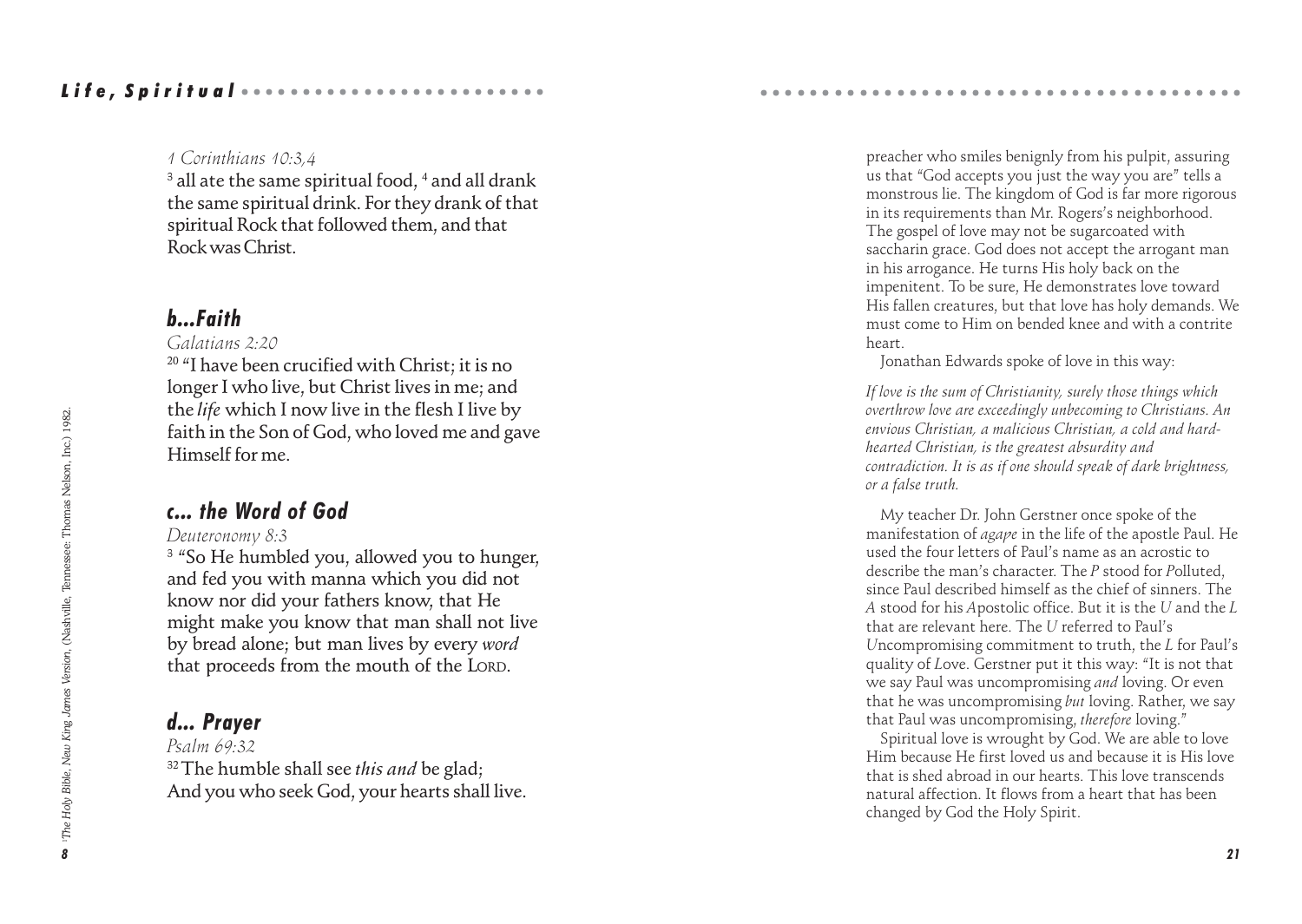of the Spirit—in an unobtrusive way is less dramatic but possibly more godly than being an excellent preacher, religious author, gospel singer, etc.)

We must learn to discern the difference between civil righteousness and the fruit of the Spirit. The difference is more than one of degree. It is a difference of kind as well.

The fruit of the Spirit is uncommon and extraordinary. It is the difference, for example, between a love that is common and a love that is uncommon, between ordinary love and extraordinary love, between natural love and supernatural love.

### **LOVE**

The fruit of love that is born of the Holy Spirit is a transcendent love. It rises above the commonplace virtue of natural affection. It is the biblical *agape,* the love that is rhapsodized in 1 Corinthians 13. It is one thing to love the lovely. It is quite another to love one's enemies. Natural love is like gold mixed with an abundance of dross. It is tarnished by selfish interests. It is mixed with the lead of envy and the alloy of rudeness. It is an inconsistent love.

Paul, in 1 Corinthians 13, tells us that love does not envy, boast, or exhibit pride. It is not rude, self-seeking, or easily angered. It keeps no records of wrongs received. It does not delight in evil.

Love is not defined by simplistic abstinence from drinking, dancing, makeup, movies, card-playing, and the like. It was envy that required the cross, not lipstick; it was covetousness that demanded atonement, not poker; it was pride that called forth the need for propitiation, not the cinema.

Some describe true love as "unconditional love." This concept can be either a coin of pure gold or a gilded rock in the fraud's bag of tricks. It is at once true or grossly false depending upon how it is understood. The

#### *9. Has its origin in the new-birth John 3:3-8*

○○○○○○○○○○○○○○○○○○○○○○○○○○○○○○○○○○ ○○○○○

<sup>3</sup> Jesus answered and said to him, "Most assuredly, I say to you, unless one is born again, he cannot see the kingdom of God." <sup>4</sup> Nicodemus said to Him, "How can a man be born when he is old? Can he enter a second time into his mother's womb and be born?" 5 Jesus answered, "Most assuredly, I say to you, unless one is born of water and the Spirit, he cannot enter the kingdom of God. <sup>6</sup> "That which is born of the flesh is flesh, and that which is born of the Spirit is spirit. <sup>7</sup> "Do not marvel that I said to you, 'You must be born again.'8 "The wind blows where it wishes, and you hear the sound of it, but cannot tell where it comes from and where it goes. So is everyone who is born of the Spirit."

### *10. Has its infancy*

#### *Luke 10:21*

<sup>21</sup> In that hour Jesus rejoiced in the Spirit and said, "I thank You, Father, Lord of heaven and earth, that You have hidden these things from *the* wise and prudent and revealed them to babes. Even so, Father, for so it seemed good in Your sight.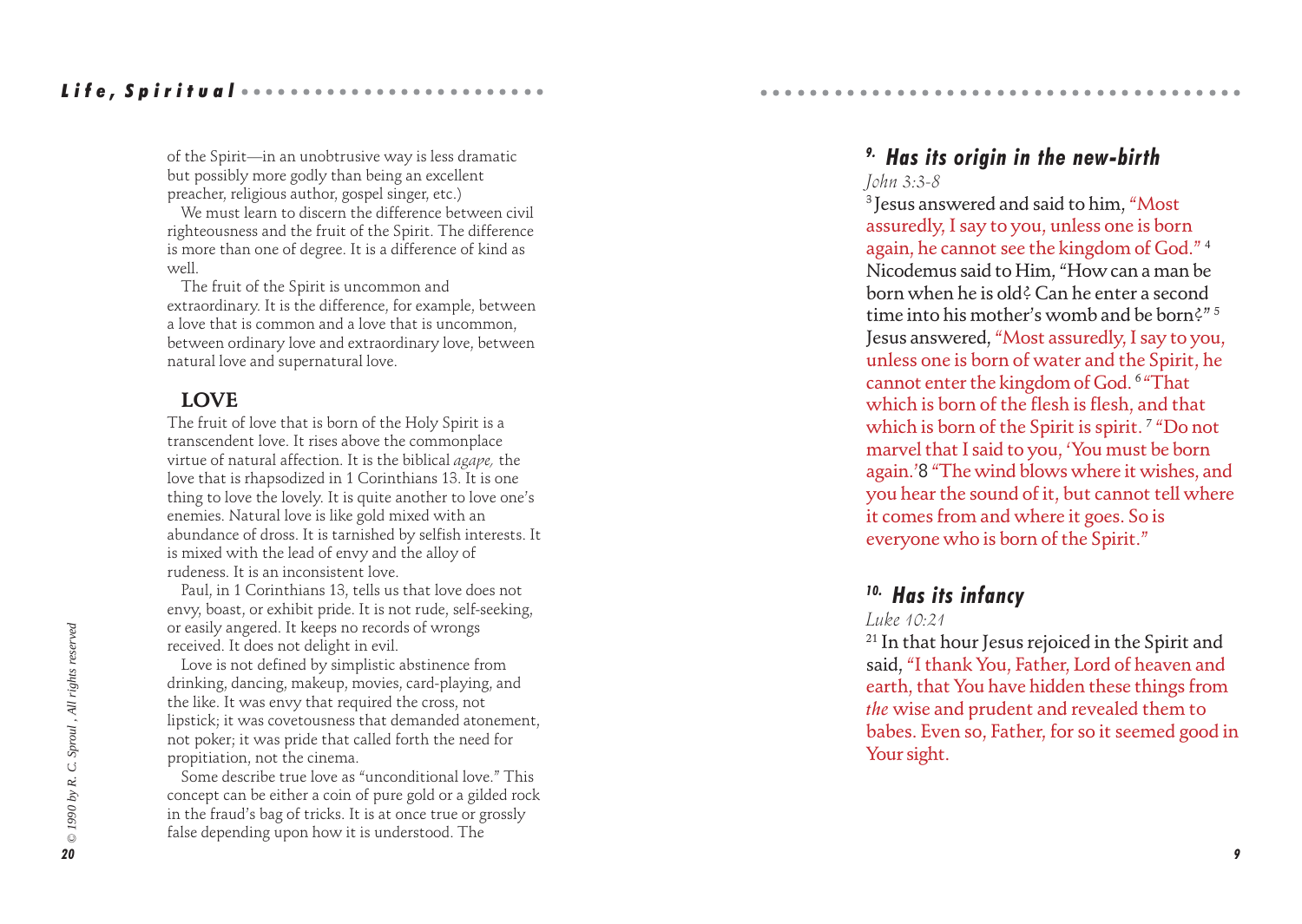#### *1 Corinthians 3:1,2*

1 And I, brethren, could not speak to you as to spiritual *people* but as to carnal, as to babes in Christ. 2 I fed you with milk and not with solid food; for until now you were not able *to receive it,* and even now you are still not able;

#### *1 John 2:12*

<sup>12</sup> I write to you, little children, Because your sins are forgiven you for His name's sake.

### *11. Has its youth*

*1 John 2:13,14* <sup>13</sup> I write to you, fathers, Because you have known Him *who is* from the beginning. I write to you, young men, Because you have overcome the wicked one. I write to you, little children, Because you have known the Father. <sup>14</sup> I have written to you, fathers, Because you have known Him *who is* from the beginning. I have written to you, young men, Because you are strong, and the word of God abides in you, And you have overcome the wicked one.

forbear. It is easier for me to write a book about peace than to practice peace.

○○○○○○○○○○○○○○○○○○○○○○○○○○○○○○○○○○ ○○○○○

The fruit of the Spirit includes a list of virtues that on the surface appear to be commonplace. John Calvin spoke of virtues that unregenerate pagans are capable of displaying to some degree. He described the "civil righteousness" achieved by natural man. By the common grace of God, fallen creatures exhibit an external form of righteousness.

External righteousness is that which outwardly corresponds to the law of God but lacks the motivation from a heart disposed toward the love of God. Unbelievers can love by a natural affection. Unbelieving husbands have a natural affection for their wives. Unbelieving mothers have a natural affection for their children. Secular music extols the virtue of love.

So also the other virtues mentioned as the fruit of the Spirit may be manifest among the ungodly. There were moments when Adolph Hitler was kind. Stalin had momentary displays of gentleness. The Pharaoh of Moses' Egypt at times lapsed into patience. In our own day the Mormons are noted for being temperate.

Herein is the problem. If unbelievers can exhibit the virtues mentioned in the fruit of the Spirit, how can we know if the presence of these virtues in any way indicates the presence of the Spirit in our lives? Not a single fruit of the Spirit, externally exhibited, is a proof of regeneration.

Perhaps it is because of the facility of confusion between "civil righteousness" and the fruit of the Spirit that Christians tend to look elsewhere for indicators of true godliness. But the Bible would not have us yield to this temptation. The Spirit yields authentic fruit. It is His work that we are to cultivate in our lives. (Since even unbelievers can be kind, gentle, peaceful, etc., Christians often focus on such concerns as eloquent preaching, writing, etc. Being good—showing the fruit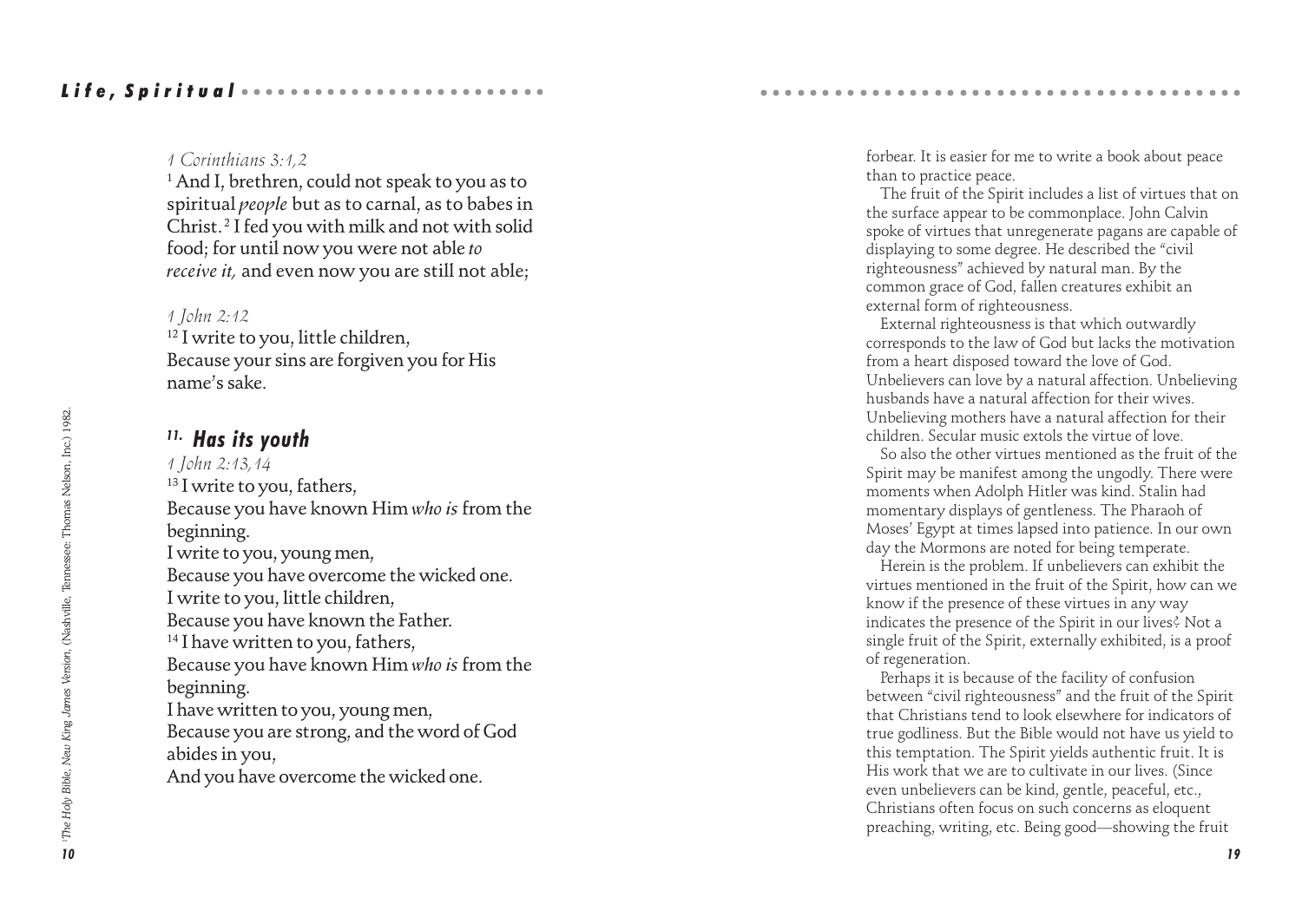# *taken from The Mystery of the Holy Spirit*

*by R. C. Sproul*

*The fruit of the Spirit is love, joy, peace, longsuffering, kindness, goodness, faithfulness, gentleness, self-control. Against such there is no law.* (Galatians 5:22-23)

Here the Apostle exhibits the model of authentic righteousness. The fruit is designated as the fruit of the Spirit. Fruit is something that is produced in us. It is not of ourselves. In ourselves we are only flesh. The flesh produces nothing but more flesh. The deeds of the flesh are the fruit of the flesh. The flesh profits nothing. Martin Luther declared that "nothing" is not a "little something."

Like begets like. The product comes from the producer. The progeny recapitulates the ontogeny. Only the Holy Spirit can conceive and bear the fruit of the Spirit. We can be skilled preachers without the Spirit. We can be theological geniuses after the flesh. We can be silver-tongued orators apart from grace. But the only source of the fruit of the Spirit is the work of the Holy Spirit within us.

It is no accident that the fruit of the Spirit is not elevated in our ranks as the highest test of righteousness. There abides so much flesh in us that we prefer another standard. The fruit test is too high; we cannot attain it. So within our Christian subcultures we prefer to elevate some lesser test by which we can measure ourselves with more success. We can compete with each other with greater facility if we mix some flesh together with Spirit.

How hard it is for us to be measured by our love! And please don't evaluate me by the standard of gentleness. I'm far too impatient to deserve patience as my standard of growth. It is easier for me to preach than to

# *12. Has its maturity*

○○○○○○○○○○○○○○○○○○○○○○○○○○○○○○○○○○ ○○○○○

### *Ephesians 4:13*

<sup>13</sup> till we all come to the unity of the faith and of the knowledge of the Son of God, to a perfect man, to the measure of the stature of the fullness of Christ;

#### *1 John 2:13,14*

<sup>13</sup> I write to you, fathers, Because you have known Him *who is* from the beginning. I write to you, young men, Because you have overcome the wicked one. I write to you, little children, Because you have known the Father. <sup>14</sup> I have written to you, fathers, Because you have known Him *who is* from the beginning. I have written to you, young men, Because you are strong, and the word of God abides in you, And you have overcome the wicked one.

# *13. Is described as...*

# *a ...a life to God*

#### *Romans 6:11*

<sup>11</sup> Likewise you also, reckon yourselves to be dead indeed to sin, but alive to God in Christ Jesus our Lord.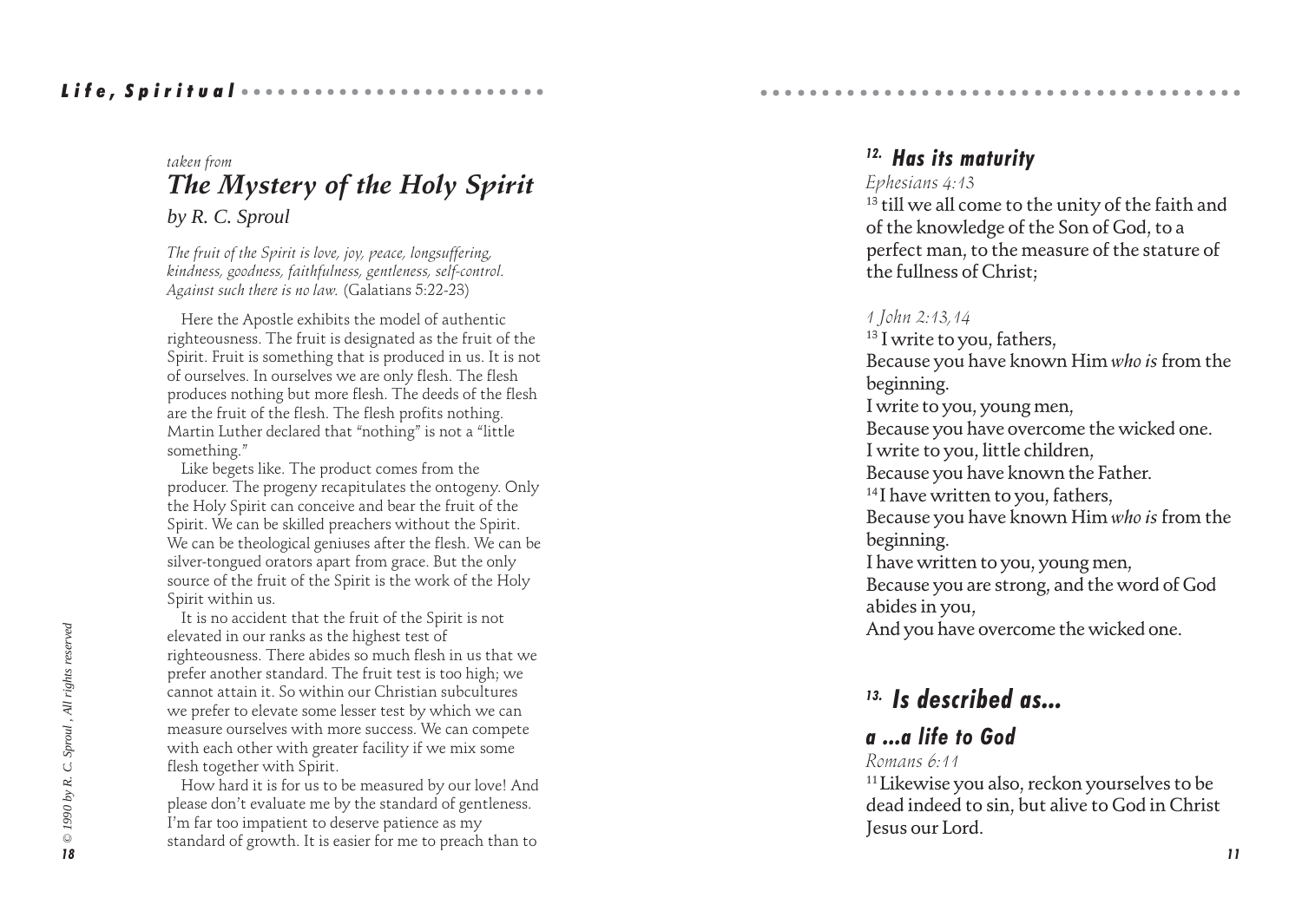### Life, Spiritual •••••••••••••••••••

*Galatians 2:19* <sup>19</sup> "For I through the law died to the law that I might live to God.

### *b... Newness of life*

*Romans 6:4*

4 Therefore we were buried with Him through baptism into death, that just as Christ was raised from the dead by the glory of the Father, even so we also should walk in newness of life.

# *c...Living in the Spirit*

*Galatians 5:25*  $25$  If we live in the Spirit, let us also walk in the Spirit.

### *14. Revived by God*

*Psalm 85:6* 6 Will You not revive us again, That Your people may rejoice in You?

#### *Hosea 6:2*

2 After two days He will revive us; On the third day He will raise us up, That we may live in His sight.

# *taken from* Paul and His Times

○○○○○○○○○○○○○○○○○○○○○○○○○○○○○○○○○○ ○○○○○

*Christian History*, Issue 47 by MARK GALLI

# Augustine and the Middle Ages

*Augustine is the author of* Confessions *and* City of God*, two of the most read works in Christian history. He was the church's most influential theologian through the thirteenth century, and some say beyond.*

In the summer of A.D. 386, 32-year-old Augustine sat weeping in the garden of his friend Alypius at Milan. He had been for two years professor of rhetoric in that city and had every reason to be satisfied with his professional career thus far, yet he was conscious of a deep inner dissatisfaction. He was almost persuaded to begin a new life, but lacked the resolution to break with the old.

As he sat, he heard a child singing in a neighboring house, *Tolle, lege! Tolle, lege!* ("Take up and read! Take up and read!") Taking up the scroll that lay at his friend's side—a copy of Paul's letters, as it happened—he let his eye fall on what we know as the closing words of *Romans 13:* **"… not in reveling and drunkenness, not in debauchery and licentiousness, not in quarreling and jealousy; but put on the Lord Jesus Christ, and make no provision for the flesh, to gratify its desires."**

"No further would I read," he says, "nor had I any need; instantly, at the end of this sentence, a clear light flooded my heart, and all the darkness of doubt vanished away." The colossal influence which Augustine, "the greatest Christian since New Testament times" (as one patristic scholar has called him) has exercised on the thought of succeeding ages can be traced directly to the light which flooded into his mind as he read the words of Paul.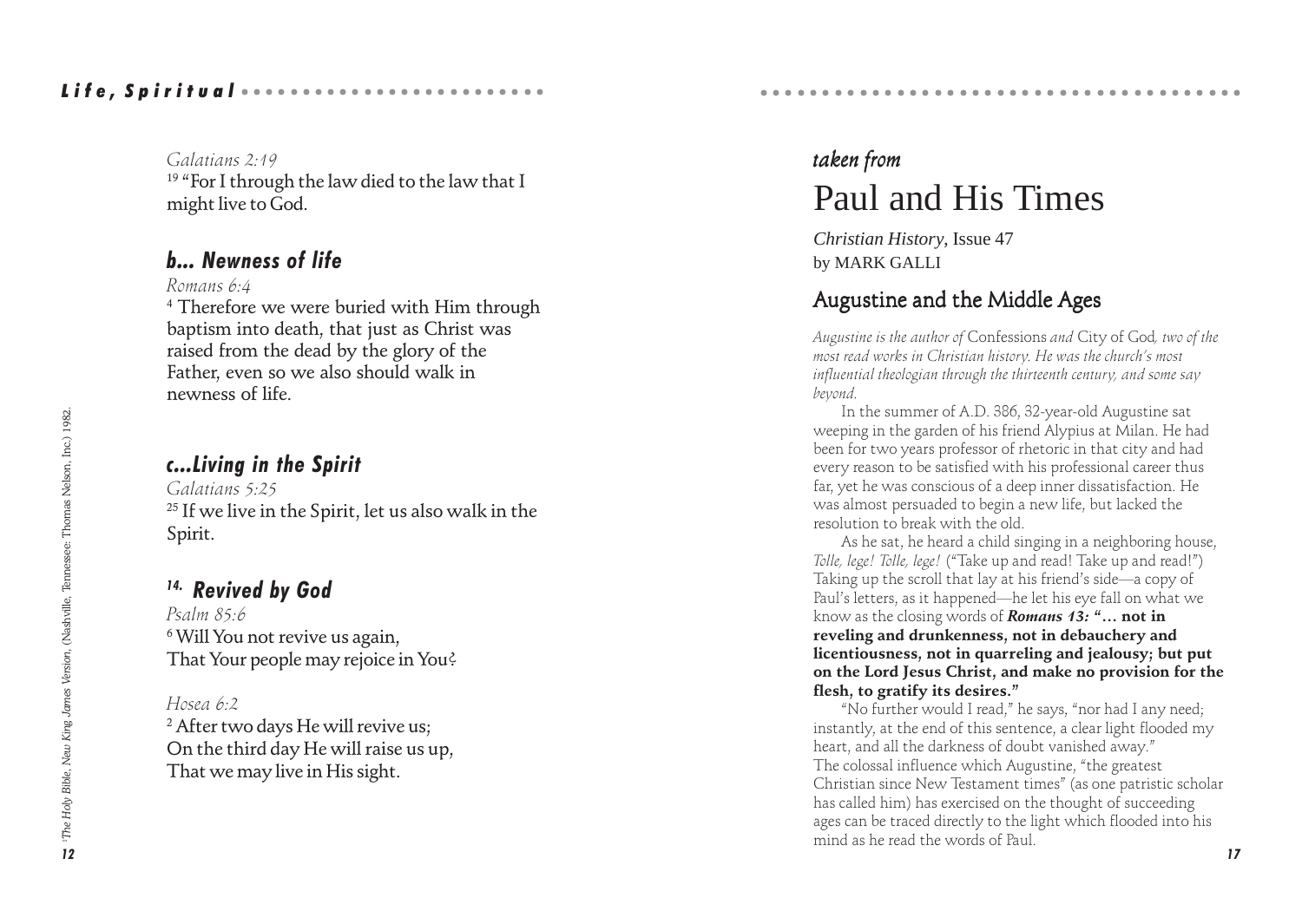'These things says He who has the seven Spirits of God and the seven stars: "I know your works, that you have a name that you are alive, but you are dead.

### *24. Illustrated*

*Ezekiel 37:9,10*

9 Also He said to me, "Prophesy to the breath, prophesy, son of man, and say to the breath, 'Thus says the Lord GOD: "Come from the four winds, O breath, and breathe on these slain, that they may live." ' " 10 So I prophesied as He commanded me, and breath came into them, and they lived, and stood upon their feet, an exceedingly great army.

*Luke 15:24*

<sup>24</sup> 'for this my son was dead and is alive again; he was lost and is found.' And they began to be merry.

# *15. Evidenced by love to the bretheren*

○○○○○○○○○○○○○○○○○○○○○○○○○○○○○○○○○○ ○○○○○

### *1 John 3:14*

<sup>14</sup> We know that we have passed from death to life, because we love the brethren. He who does not love *his* brother abides in death.

### *16. All saints have*

### *Ephesians 2:1,5*

1 And you *He made alive,* who were dead in trespasses and sins,

<sup>5</sup> even when we were dead in trespasses, made us alive together with Christ (by grace you have been saved),

#### *Colossians 2:13*

<sup>13</sup> And you, being dead in your trespasses and the uncircumcision of your flesh, He has made alive together with Him, having forgiven you all trespasses,

# *17. Should animate the services of saints*

#### *Romans 12:1*

<sup>1</sup> I beseech you therefore, brethren, by the mercies of God, that you present your bodies a living sacrifice, holy, acceptable to God, *which is* your reasonable service.